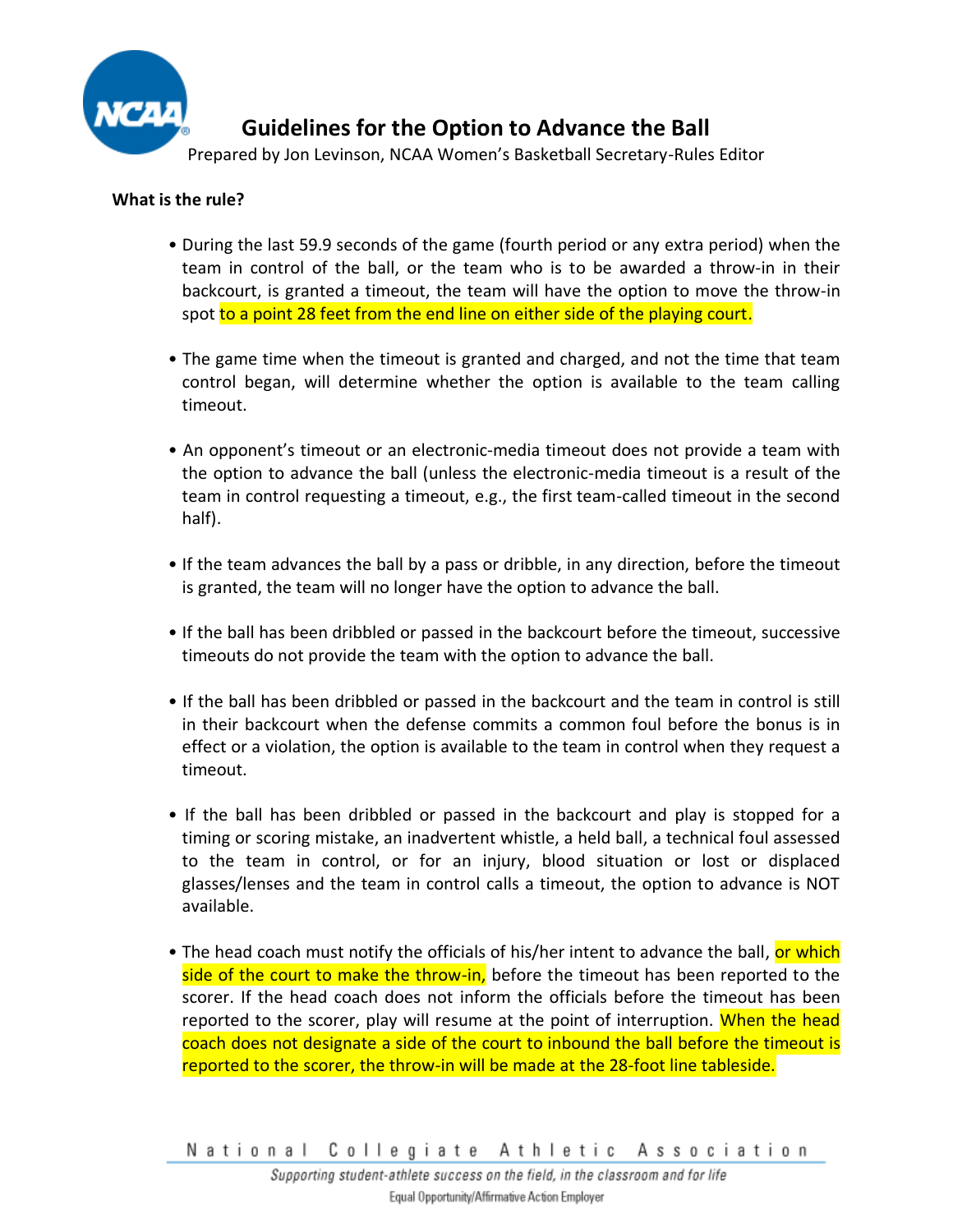## **Plays:**

 $\overline{\phantom{a}}$  . The set of the set of the set of the set of the set of the set of the set of the set of the set of the set of the set of the set of the set of the set of the set of the set of the set of the set of the set o

**Play 1:** Following a made goal by Team A with 49.9 seconds remaining in the fourth period, Team B immediately calls timeout. May Team B advance the ball to the throw-in spot 28 feet from the end line on either side of the playing court?

**Ruling 1:** Yes, provided the head coach of Team B notified the officials of his/her use of the option before the timeout was reported to the scorer.

**Play 2:** If in Play 1, Team A (the team that scored) calls the timeout, does Team B have the option to advance the ball?

**Ruling 2:** No, unless Team B calls a timeout after Team A's timeout.

**Play 3:** A1 secures a rebound in her backcourt with 1:05 remaining in the fourth period. She holds the ball for 8 seconds when the head coach of Team A calls timeout. Does Team A have the option to advance the ball to the throw-in spot 28 feet from the end line on either side of the playing court?

**Ruling 3:** Yes. The determining factor as to when the option is available is the time on the game clock when the timeout is granted and charged.

**Play 4:** A1, dribbling in her frontcourt, has the ball stolen from her by B1. B1 does not pass or dribble the ball. Team B calls a timeout with 30.2 seconds remaining in the game. May Team B advance the ball? **Ruling 4:** Yes.

**Play 5:** Team A inbounds the ball following a successful field goal with 45.5 seconds remaining in the game. While A1 is dribbling in her backcourt:

- (1) Is fouled by B1 before the bonus is in effect for Team A;
- (2) B1 commits a kick ball violation;
- (3) B1 causes a held ball and the alternating-possession arrow favors Team A;
- (4) There is a timing or scoring mistake;
- (5) The official has an inadvertent whistle;